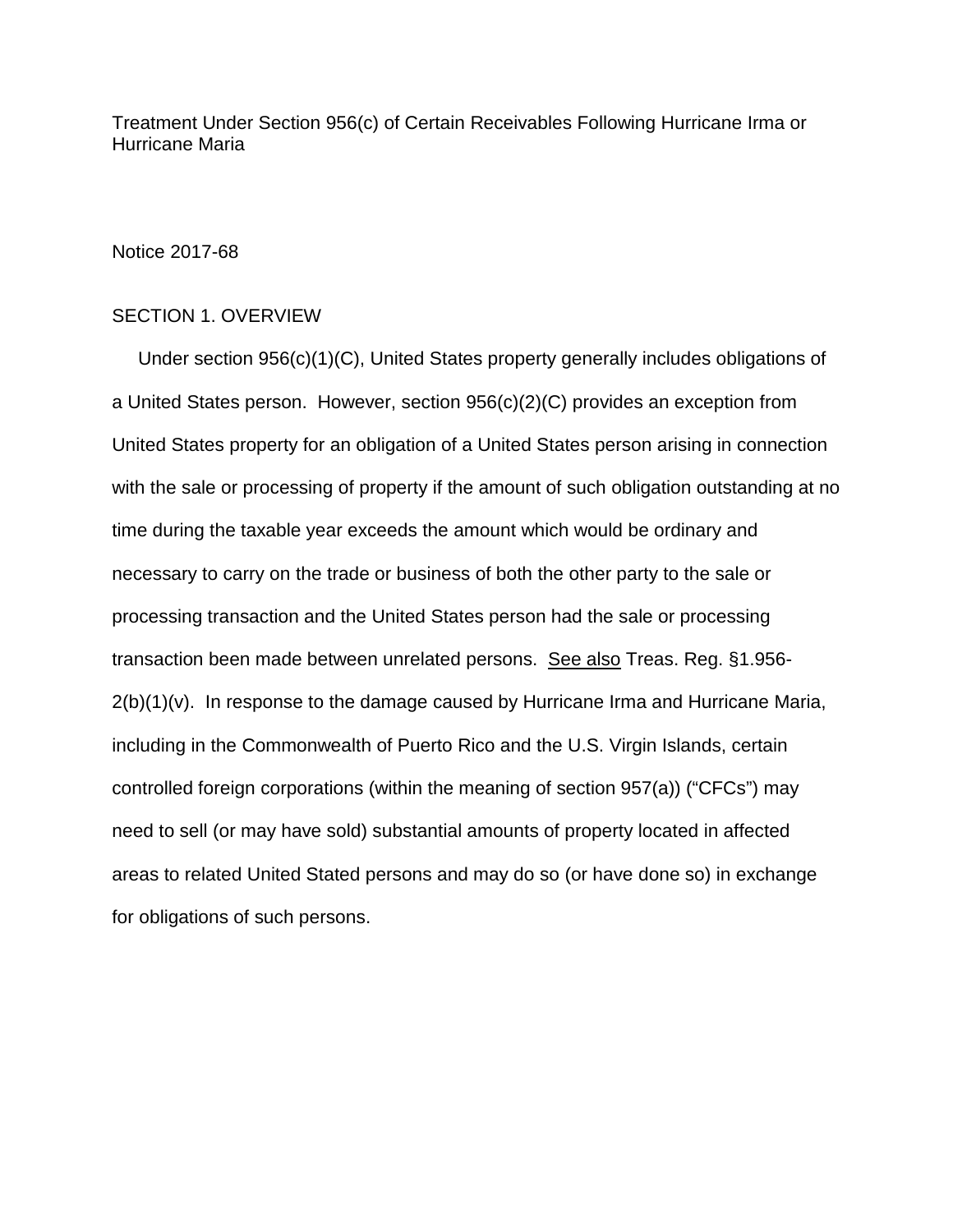## SECTION 2. TREATMENT OF CERTAIN OBLIGATIONS UNDER SECTION 956(c)

 The damage caused by Hurricane Irma and Hurricane Maria has imperiled property located in affected areas. To facilitate necessary safekeeping of certain such property, Notice 2017-55, 2017-42 IRB 324 (October 16, 2017), announced that a CFC would not be treated as holding United States property as a result of temporarily storing such property in the United States. Treas. Reg. §1.956-2(b)(1)(v) indicates that whether an obligation of a United States person received in exchange for a sale of such property would be excluded from United States property under section 956(c)(2)(C) and Treas. Reg. §1.956-2(b)(1)(v) is determined based on all of the facts and circumstances. However, to provide certainty and thus further facilitate the safekeeping and ongoing distribution of such property, this notice announces that, for purposes of section 956, if a CFC holds an obligation of a United States person, such obligation will be considered to satisfy the requirements of section 956(c)(2)(C) and Treas. Reg. §1.956-2(b)(1)(v) to be excluded from United States property, if (1) the obligation was received in exchange for property that, if transported to the United States for temporary storage for safekeeping in anticipation of, or as a result of, Hurricane Irma or Hurricane Maria, would not cause a CFC to be treated as holding United States property pursuant to Notice 2017-55, and (2) the obligation ceases to be outstanding on or before March 31, 2018. An obligation of a United States person that does not meet the conditions in the preceding sentence may nevertheless be excludable from United States property under 956(c)(2)(C) and Treas. Reg. §1.956-2(b)(1)(v) depending on all of the facts and circumstances.

2